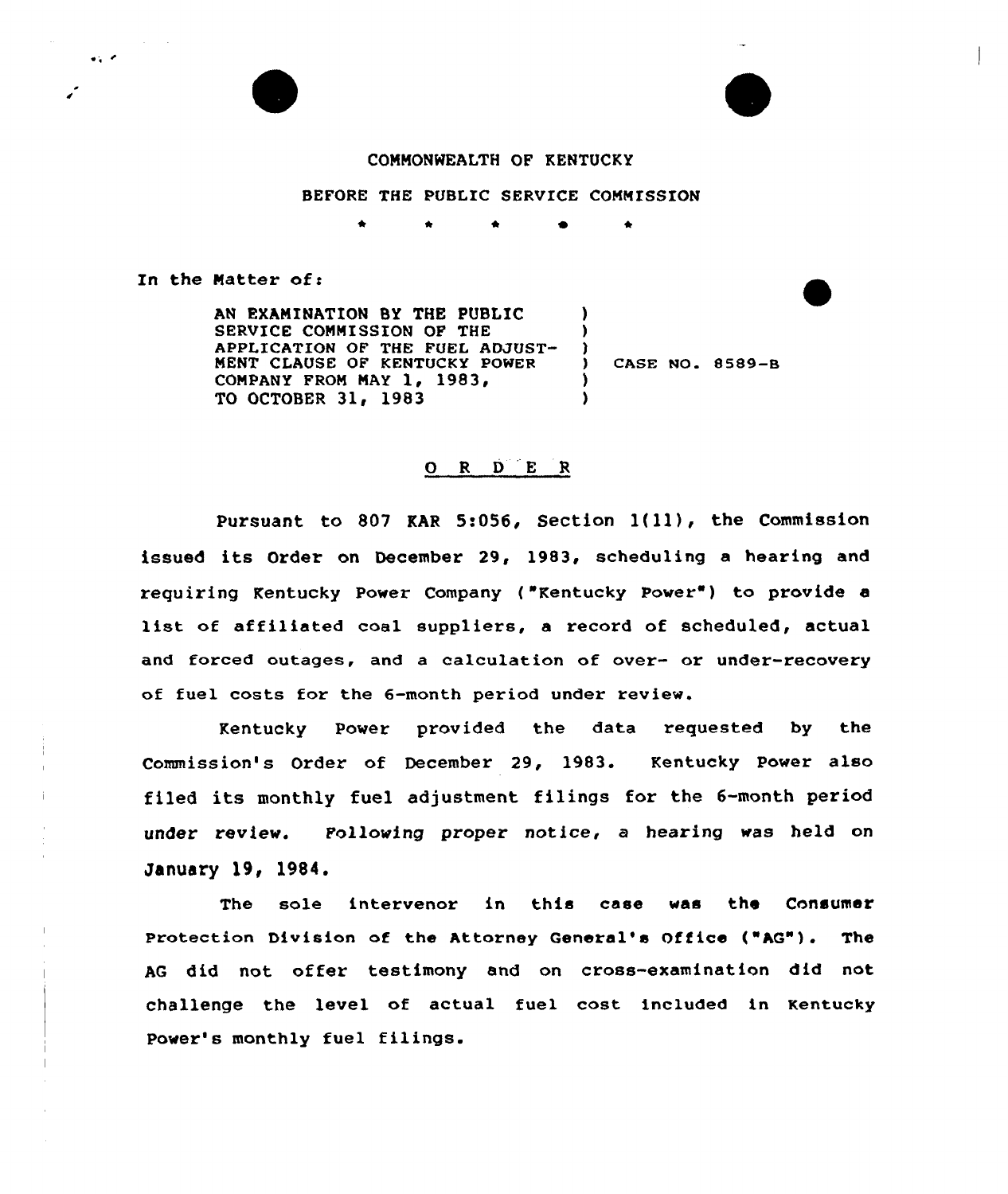In its Order issued on June 8, 1983, the Commission fixed Kentucky powex's base fuel cost at 17.40 mills per KHH, The Commission's review of Kentucky Power's monthly fuel clause filings shows that the actual fuel cost incurred for the 6-month period under review xanged from a low of 15.61 mills in Nay 1983 to a high of 18.01 mills in October 1983. The Commission's review of the record in this case, the coal market conditions during this period and the data filed in support of the fuel adjustment clause rates indicate that the actual fuel costs included in the monthly fuel adjustment clause filing were reasonable.

The Commission, having considered the evidence of record and being advised, is of the opinion and finds that:

1. Kentucky Power has complied in all material respects with the provisions of 807 KAR 5:056.

IT IS THEREFORE ORDERED that the charges collected by Kentucky Power through the fuel adjustment clause for the period May 1, 1983, through October 31, 1983, be and they hereby are approved.